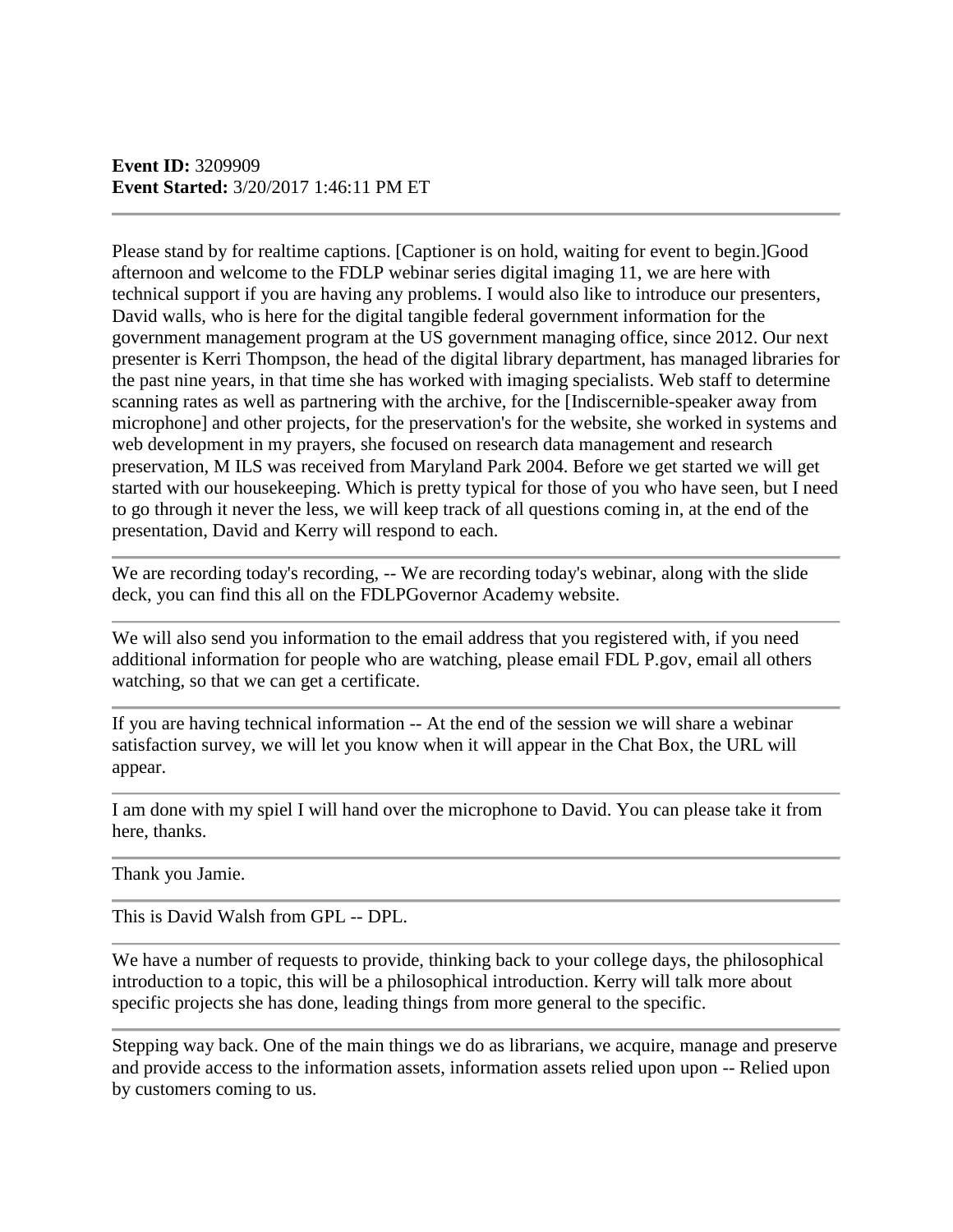We create simply just another format that we provide access to. This process of digital imaging tension of -- Tangible content, connecting users, with the latest best practices related and available to us. We manage and protect, preserve for our community of users.

This community of users has changed a lot even from the earlier days of digital imaging, no one in the photo of all users, has a wire connecting any devices to anything, the devices are mobile.

He will notice at the top of the banner, at the slide, access to the government information is post on the go, and on the show.

Why digitize? Why start with paper and convert it to digital content? Some of this we already know, administrators lassies questions, where are you going to spend money on digitizing that stuff?

We know paper locations are specific people can only use one thing at a time. We also know that a lot of the catalog records we have prior to 1976, they are not as complete as we would like them to be. You cannot start in the middle of a document and search, and search content across another document. The tension will publications of space are overwhelming, we hear, and also between people that are used to searching online versus searching paper collections, digitization's brings these paper collections up to date with modern research and discovery methods. In the case of tangible collections and microform, these are increasingly becoming obsolete.

Turning from access to preservation, why digitize to preserve? Older content is frequently fragile due to a certain decay, paper content is formattable to fire, flood, a whole host of disasters people have experienced, in my case it was finding a source valuable to my research. Discovering that someone had been to lazy to photocopying it and ripped it out.

-- Therefore things are less accessible due to preservation's and concerns, there is no real way to provide backup content, if a disaster occurs. The fact that the collections are overwhelming space, has put a real pressure with libraries to come up with storage solutions, which create out of sight out of mind, where content is stored, and we forget about the conditions, in the case of microform. Obsolete formats reef choir -- Require updating to new formats. For preservation.

Be prepared for the administrative questions, why are you digitizing the stuff? The selection for digitalization should fit into your mission statement, you provide access to the content provider users with this content, those users are increasingly using electronically mobile devices. The content should fit within your content plans and priorities, you can also use usage statistics to show the collection is being used. To show this with the tangible content, where more access is needed and can only be achieved through digitization. You may have user driven selection, through networking that your library users, where users say this collection will be good if I attempt access it home or over a mobile device if you have your own sense of experience with collections that will not have [Indiscernible] because they are not checked out but by your own experience there is a lot of used by this particular collection, you also throw your prayer connection -- Professional connection, which there are a few libraries that exist, this content may be rare, and there may be collection need to digitize that content.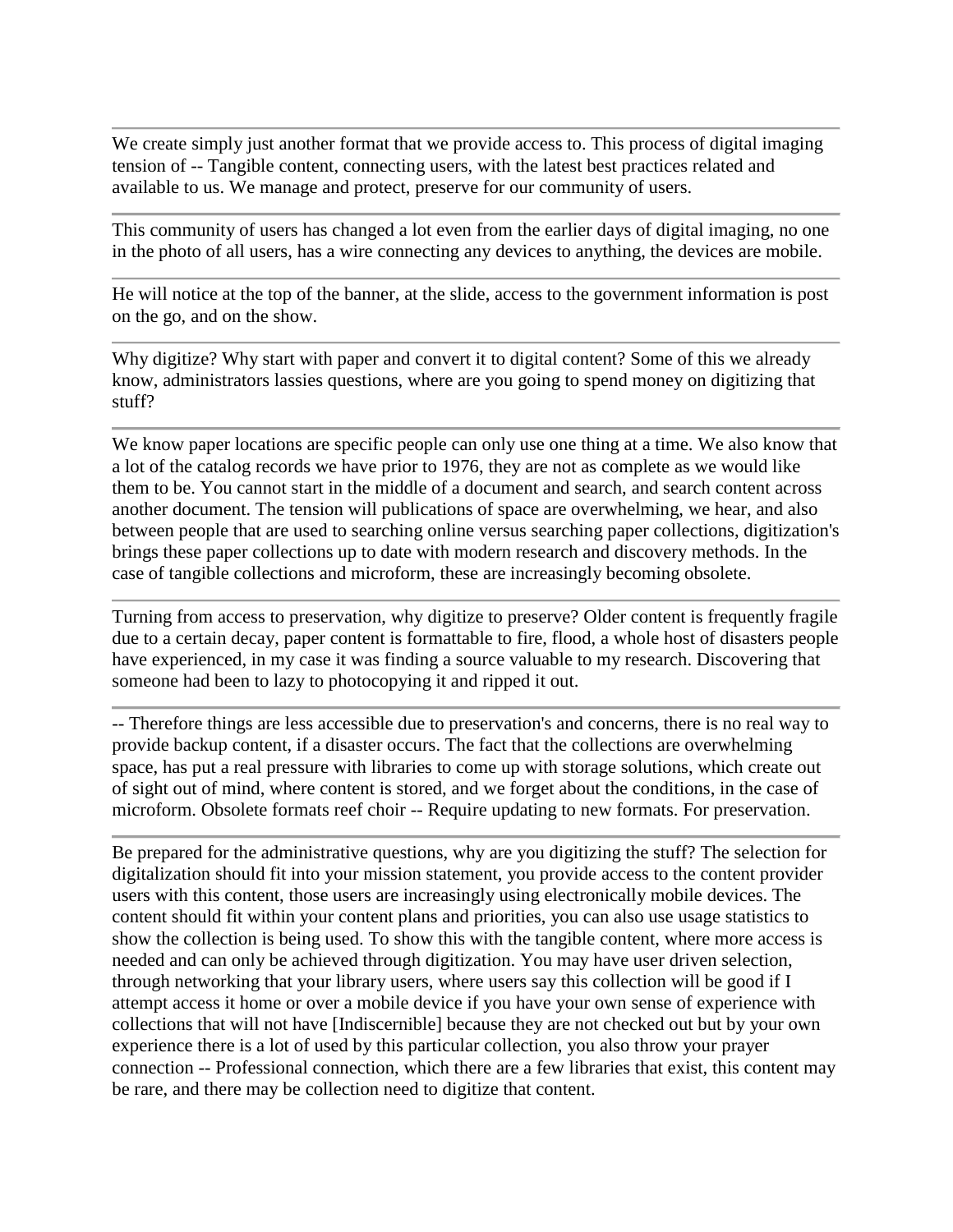Planning for digitization. Be able to justify, and why you will digitize, can you digitize it, explore the copyright issues. Most is not governed by copyright, there may be portions that do follow within the copyright. How do you get support to your digital organization and get this from vendor? What preservation formats do you want to use, where access derivatives do you need for your users? Where will you store your content? How will you host that content to provide access? How will your users find the content? How do you share the careful progress in the work you have me doing all of this planning with your administrative stakeholders?

Talking about copyright if you have questions about fair use, these two sites I highly recommend as understanding the copyright law and what the bounds of fair use can be for ditching -- Digitizing.

The digital imaging is always doing in source delight my advice is to not forget, everyone who works for you already has a job, people think they will buy a scanner, bring it into an existing program and use existing staffing to digitize the whole stuff, but frequently it will break down in terms of the amount of time that people can devote to those projects. It takes a lot of careful planning to set the digital workspace, to train staff on new equipment, to provide the maintenance, calibration and the upgrading on that equipment it will be required, to develop some sense of input. If you are opening this to other staff in libraries and departments in the library, perhaps other libraries within your network, you name, and have some kind of idea of what you do in terms of output, and tracking cost, it can't just be the cost of the scanner, or the labor. To do it right, talk to your business manager, they will probably talk about overhead costs, that is the cost of doing business within the framework of the library within the infrastructure of the library, those costs have to be added to the total cost of doing a project, consistent imaging work in-house.

If you choose to outsource, keep in mind that the vendor's job is to stay up with the latest technology. That his business. The vendors would only do what the contract that you develop with them tells them to do. They can't work off your expectations, or your unspoken expectations. You have to be very careful when developing contract for services, that truly reflects what your outcomes are. The best way to ensure that there is appropriate communication between the lender and the outcomes you desire, is to test those publications and outcomes in a pile or a project, where you take a small sample of content, the contract, a small sample of that content, have it scanned, evaluate, and sit down to talk about anything that does not quite match the expectations or what you felt the contract actually said, you can revise the contract to move forward in stages like that.

Frequently we talk about digitization, that has best practices, or policies, or guidelines things like that, in terms of actually looking at your internal best practices, I think this set of best practices is probably the best condensed way to go about looking at content to be preserved. That is, when you sit down to look at the item, tangible publication you want to digitize, you want to look and the basic feel and look, you do not want to digitize in a way that obscures content or dementias of the size of what it looks like. Some people put a actual ruler to show the page size of the source publication. It sounds like a basic thing, but a lot of commercial digitization projects did not follow this. That is the source, the publication must contain all the information intended by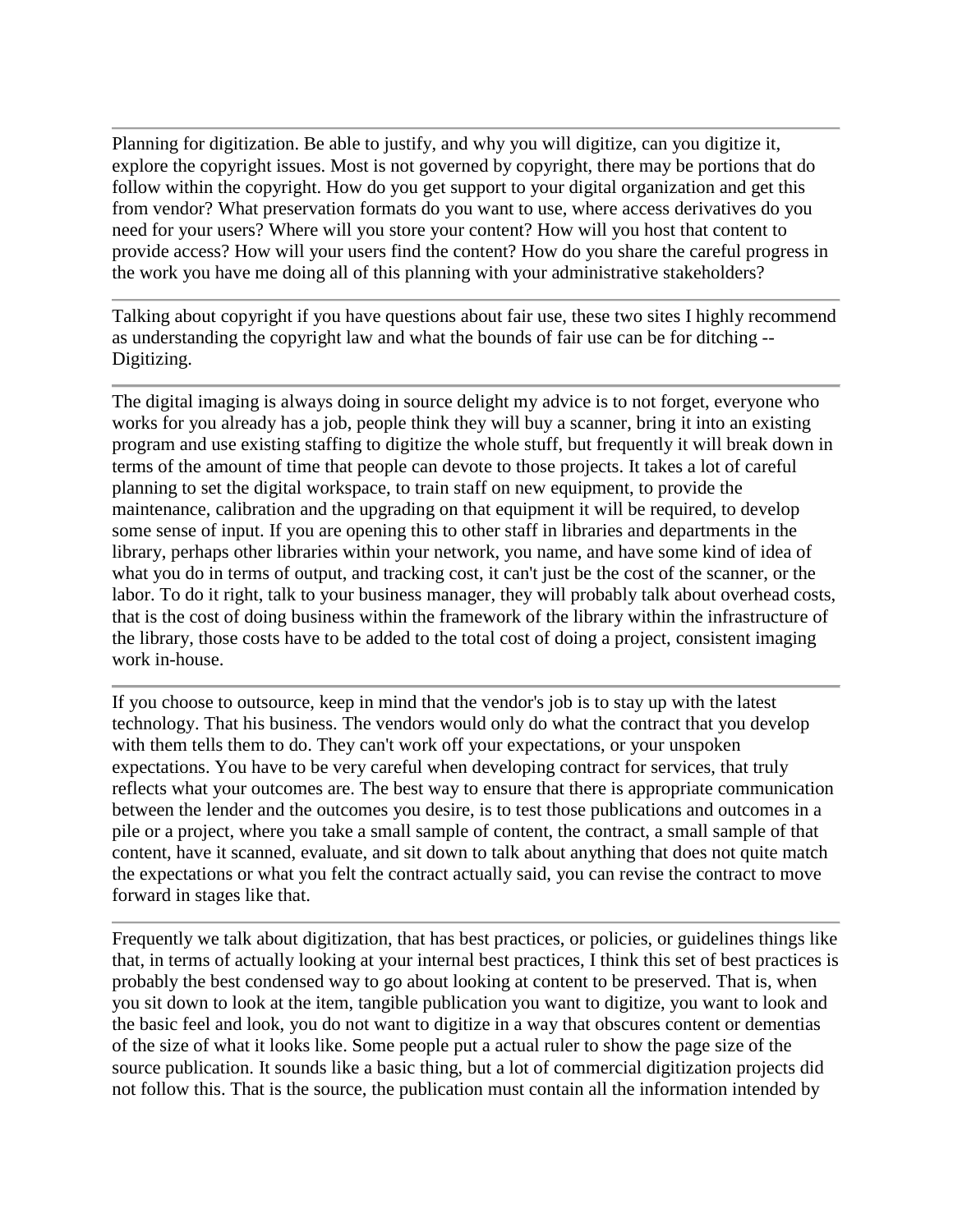the publisher. The information from the source item should be completely captured in the digitization process, some of the complaints about Google imaging, they did not take the time to unfold foldout's. They did not take the time to deal with pages that have been pulled out in the process. You can't have dirty pages or pages with a lot of scribbling or underlining that will mess up the OCR software. The optical character recognition software allows you to search text within the document it is critical force for discovery and access.

Without an excessive page curvature, which looks tacky on screen, but more importantly this can diminish the accuracy of the OCR software, if you cannot get it where you need to get it in terms of the page curvature within accessible limits you may have to find a copy that you can sacrifice by cutting the publication. Into single pages of scanning them in individually. Finally the chosen file formats for both preservation and access, have to conform to establish best practices, which we will talk about in a moment, and the access, the content you are using. In the last I have current preservation formats, on the right I have a slightly incomplete list of access formats. As you go down the list on the left, both PNG, portable network graphics can be accessed formats as well.

I neglected to put PNG on the list I see. Increasingly I believe five way compliance, for access for disabled folks, publications like Daisy, which is a top talking books format will be increasingly in demand, the people can hear the publications read to them as they connect to the files format.

So within the Federal depository Library community, and looking at the partnerships and the people digitizing content. We have request for a partnership guidance for providing digital content for info, the document I know is too small to read on the left, it is findable if you search, pull up Google and search for guidance for contributing guidance to FD cyst info -- Assist info. The URL would have filled half the page, so we had to move it to a better location. If you search for the title you will find it on Google.

This title is a multipage document that talks about best practice. It encourages libraries within the program, if they are setting up scanning operations, or working with commercial vendors outside or in-house, to contribute to these goals that we are increasing public access, and providing there gets of copies of records, and best protecting pensionable originals that may be in a fragile state. Finally we are contributing to a national collection to federal government publications, and we are currently seeking trustworthy depository status for that digital repository, this past year, we finished working on self assessment, and we are going to the acquisition process, to find an external acquisition person to work with us. We follow the basic heart of this specifications and best practices, of what we do, what is called the federal agency guidelines initiatives, these are frequently miss discussed as standards when they are actual guidelines, this is a group of federal agencies, of which GPO is a member, we sit down to talk about the best this and best thinking. To digitally image publications, and you can find this on the site, which is a combined many different views and needs of these federal agencies.

With each agency, what they will have to do is develop their own internal best part of this, to fit their content and how that will be to Michie -- Will be digitally imaged. Then stored to their users.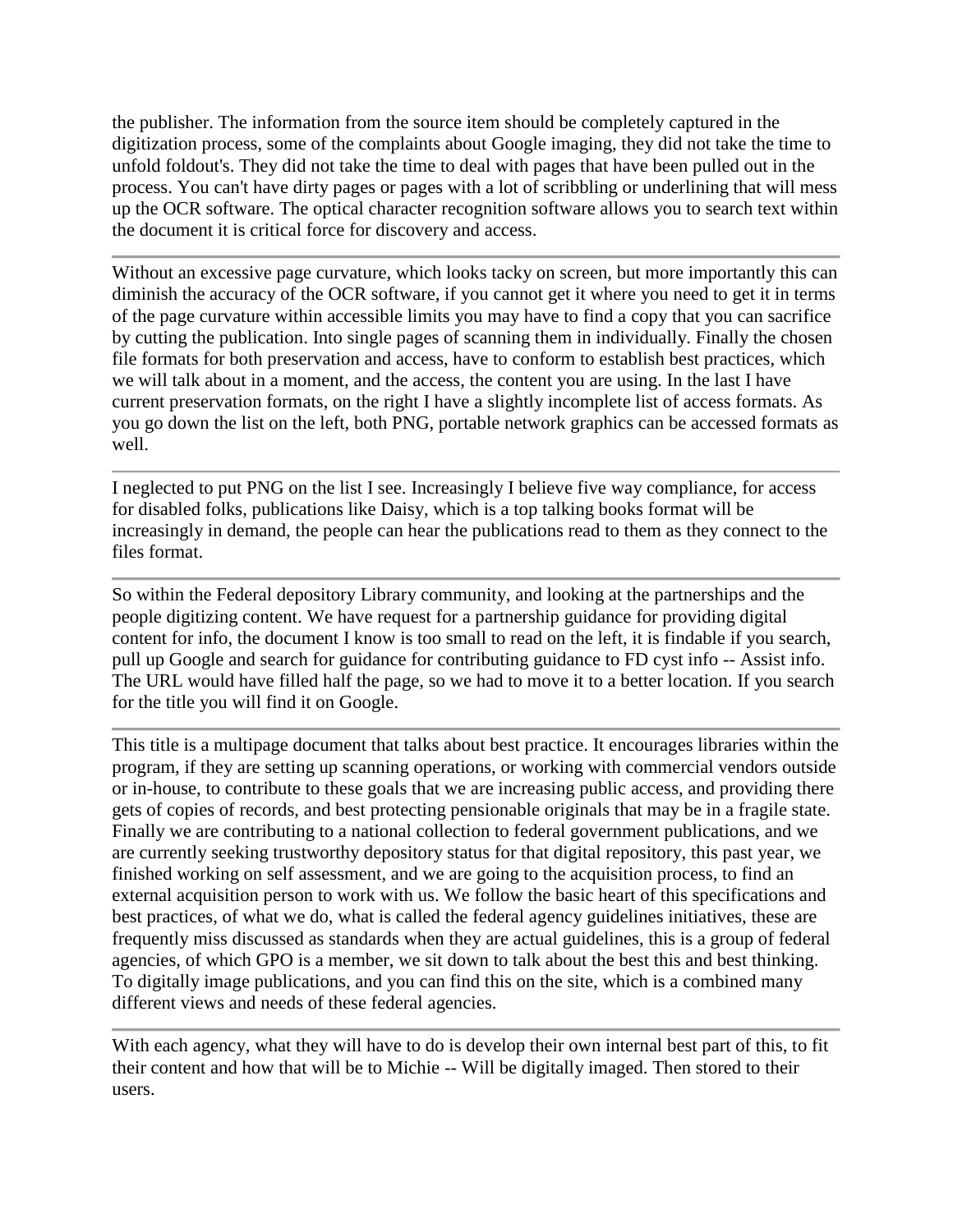We don't talk about metadata at all, we will talk about this in upcoming sessions, the holder of a lot of guidelines, for various metadata, we are all familiar with MARC 21, many of the good sources for the data, is the original catalog, in terms of the metadata you need for these projects we are starting with a very good MARC record, and then eventually XML -- Where to put your content is something that you can work on before you digitally image the first document, that is what content and access systems will you store it in, and provide access from? This is not intended to be an endorsement of any particular one, we use FDsys.gov info, there are many digital forms out there it is important to do work for the system that works best for your library. Putting in that content. That is nothing more than desktop PC, until you end up with a lot of content that you need to preserve.

Here is some more information sources for your knowledge and training, this listserv is a wonderful place to work. To see some of the different conversations going back-and-forth as people start to discuss problems and needs about the various digitally process projects that they have going on, the Northeast projects that they have going on, the NE. Conservation Ctr., provides an ongoing training webinar, you can join, for a fee, I believe it is relatively not -- Relatively modest, -- They provide training, and much of this preservation issues we are talking about -- Here's the link to the digit in guidelines #the digitally -- The guidelines.

This is minimal digitization capitalize Asians, which are important to look at as well.

Assuming that your outcome is success. If you do all careful planning and thinking, if you take it slow, and carefully, the success will be a successful digitization project. To support the library's mission and your preservation priorities. You will have an enhanced user experience for the users that rely on your information product, this will be realistic goals, you will not set a bar too high for yourself. The careful planning and documentation of the knowledge that you gain will provide increased knowledge that you can provide in the future, and you will be providing tangible content for things that will need to be remaining intentional content by creating digital circuits, you will be collecting the tangible form to a new community of users, that seek that information to be able to use on their mobile devices while on the goal -- The go.

Thank you very much. We will move on to our next speaker.

Great. Hello everybody. Let me just switchover, this Iscariot this was sodium library, -- Smithsonian library. I will briefly talk about working with vendors for your collections, I will only point out the key things to look out for, when you are outsourcing your digitization project. Although we have a robust program at the Smithsonian Library. , there are things we have chosen to work with over the years, this allows us to be more flexible on how we allocate our time, allowing us to focus on the things that we do best, particularly the material that is too fragile to leave in the institution or have other people handle it. Without using vendors we would never munched -- Launched into match this mass digitization, we had to develop workflows, enabled us to ramp up our digitization, since then we have adapted our workflows to use inhouse. Not only did we increase our capacity by outsourcing, but also internal capacity as well.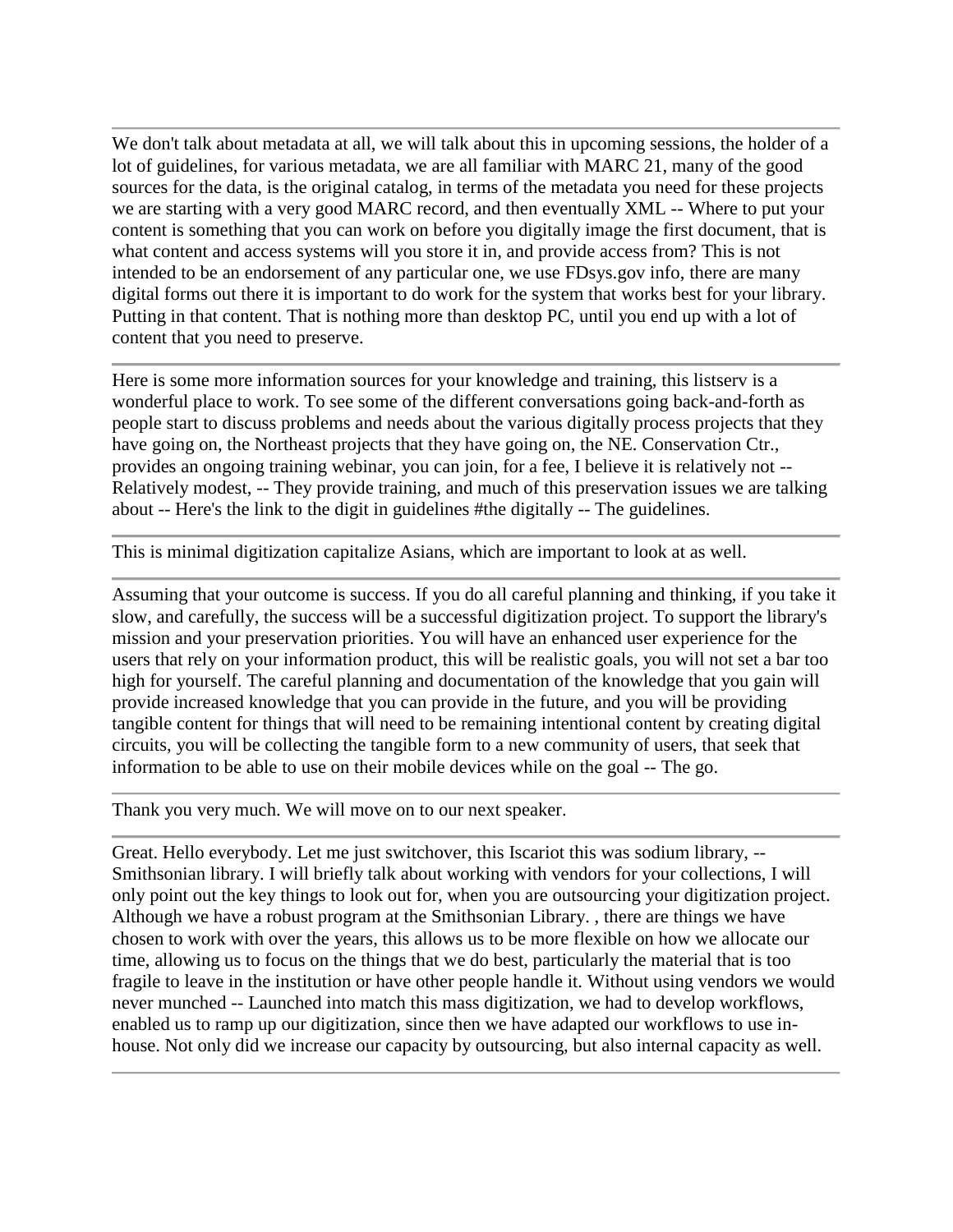Going outside for digitization enabled us to digitize formats we were not used to digitizing, like audio. The main reason that people outsource, we get grants to digitize, it is unfortunate. Like many of you, most of our digitization is still project-based and grant funded. The good news, project-based grant funded things are ideal to use mentors for, assuming that you can catch your contract before your grant design is up.

Now how much work you will need to do upfront before you contract a vendor, it is dependent on the sky -- Size and scope along with the restrictions. I will not talk about contracts that is not my area, but the roles will be a little different from an organization to organization. You will start out with the description of what your goals are, if it is a long-term open-ended project such as the agreement we have with Internet archive here, you might want to periodically renew the contract. You definitely will want to request for proposal, or quote process. Find several vendors and get several quotes to do the Garris -- Vigorous vending. If it is possible to talk face-to-face with potential vendors this can be helpful to supplement any information they give you". -- In the quote. Sitting down them -- With them is a big part of working with these vendors and what the capacity is, how'd the is there -- How deep is there match.

You may want to do RFP regardless on the content size.

This proposal should focus on describing the material you're trying to digitize, what is important about it what is unique about it, what are the characteristics are and what you hope to get from the digitized version. Those RFPs can include who your intended audience is and who it will be. If it is a more straightforward project. You know how it is going to be done. You can do a statement of work. If it is a large project, always request samples from potential vendors". We can read and understand the statement of work, can we meet them?

Even if your project is small, and you do not need the statement of work you can draft a one pager, before you can do that, you really need to know, just what you want. You have to articulate and be specific you have standards and deliverables, working with archives, most archives digitization vendors know what FADGI is, and it can provide a convenient shorthand in discussing guidelines for digitization. Your project might not, to me it is all sorts of guidelines, you should probably work with the Bender -- Vendor and what they need to give you. Especially if you have a fixed budget. You might not be able to get everything within your budget. Think upfront. What is absolutely mandatory, in terms of your goals for digitization, and what would be nice to have? And then the statement of work in terms of mandatory elements and option elements, this statement of work enables a vendor to give you one or two quotes to help keep you within your budget.

When you write up your details of statement in your work, be specific about anything if possible, specify whatever your file naming conventions are ORA metadata you expect to use, as well as what derivatives you will want to get back. All of these imaging guidelines should be in there to 20. Should -- There imaging guidelines should be in there too.

To want blink pages scanned? -- Blank Pages scanned?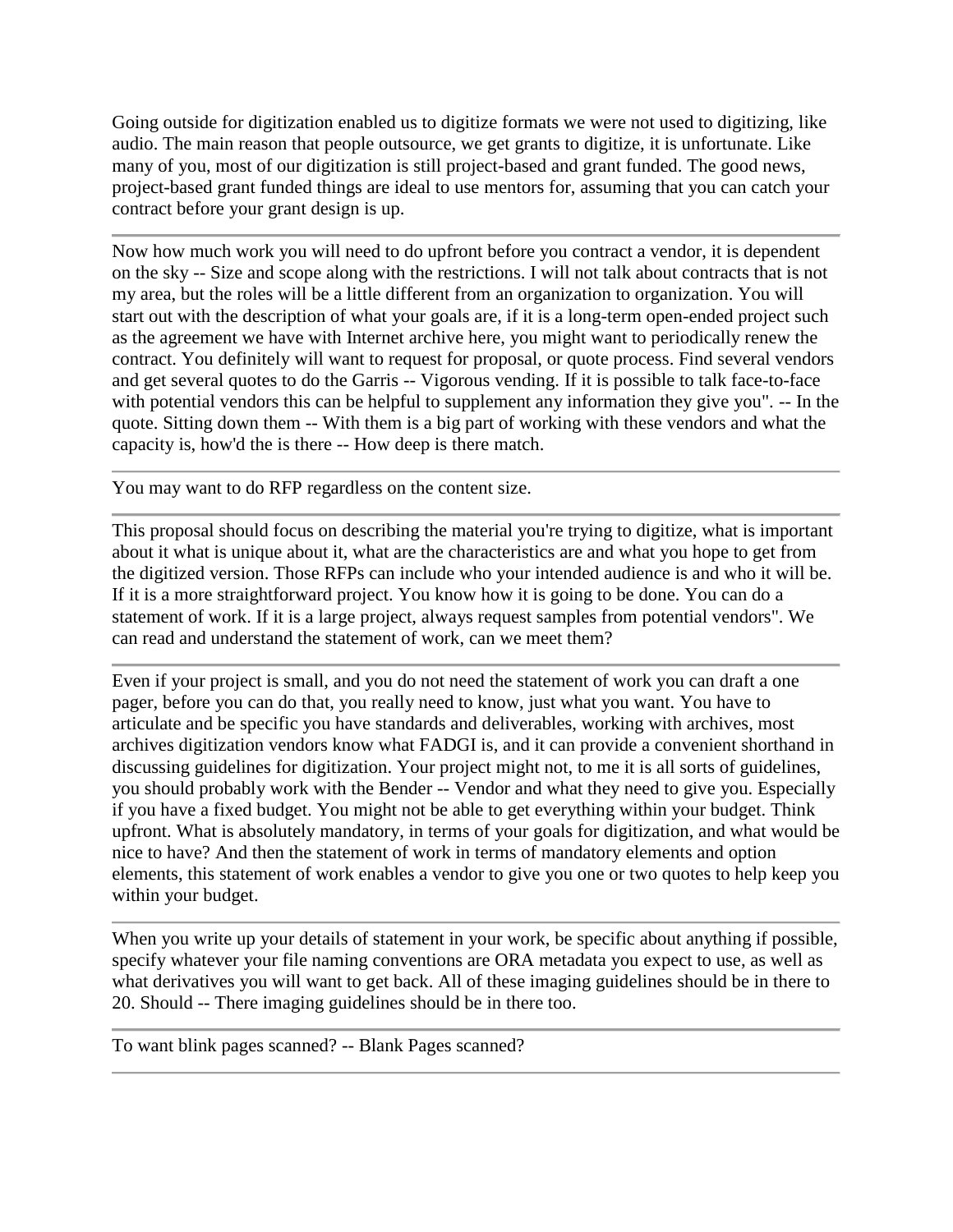You should lay out any expectations you have, turnaround times, and communications expectations, if you have a deadline, or if you expect them to respond to questions that you have within a couple of days, put that in the statement of work, make sure that you know they can meet those expectations.

If the vendor is creating extra data for you for instance, if you are doing it transcription project, or rekeying, providing extra market for you, Sarah -- You should spell out very clearly how your data should come back to you, ensure that the data fits into your current workflow environment. You do not want to create a whole separate workflow, to get your creative material into your repository or your catalog, or website. Don't forget to spell out expectations like, for example if you are doing a rekeying project, typical error rate you should demand, would be no less than 300 of a person. If you think of -- No less than 300% -- If you are thinking of errors.

Depending on the size of the project, you may want to receive your deliverables in batches, even if it is not huge, you may want to just get a may -- You may want to get one sample back.

Invoices and manifests are not just good for it billing and tracking, they are really good for keeping straight what has been reviewed, and what hasn't, as well as providing a record of what has been sent to the vendor and what has been received.

Obviously these are electronic manifests spreadsheets.

We have definitely found, if you have them. Identifiers like our coats they are really useful in digitization, a couple years back we involved a collection, some have been bar-coded, some had not. You can bet having the vendor barcode the bits that were not done yet was involved in that project. The vendor is starting out with data from you. Such as an inventory list, make sure everyone will understand how the data will be provided before the digitization starts, this is a good way to get the technical contact with the vendor. Everyone is on the same page in terms of how the data will flow back and forth. Mostly you will be coordinating with the project manager, or if you are unlucky sales manager, it never hurts to try the email address from the technical contract person, or a metadata specialist, added that project manager, sometimes when we had complex projects, when questions or problems arise from the person we need to talk to was the engineer or the metadata specialist. Having this content, and their contest -- Content information helps.

If there are some things you may not want to put RFQ, but definitely look out for. This can happen in any face-to-face conversation with the vendor, if you are transferring material off fight -- Off-site, provide proof of insurance and how these collections will be secured while you are working on the project. Don't forget to ask how they train the people who will handle your collections, depending on the value, you may also want to see resumes of key staff. If your project is large, you want to get in this a better sense of what turnover is like, do they have the capacity to train or retrain digitization staff to keep up with large incoming projects, as well as your projection targets?

Last but definitely not least, you will want to have a vendor do quality insurance on their work. However ideally, you should also allocate staff time, to allocate work they have done, ideally it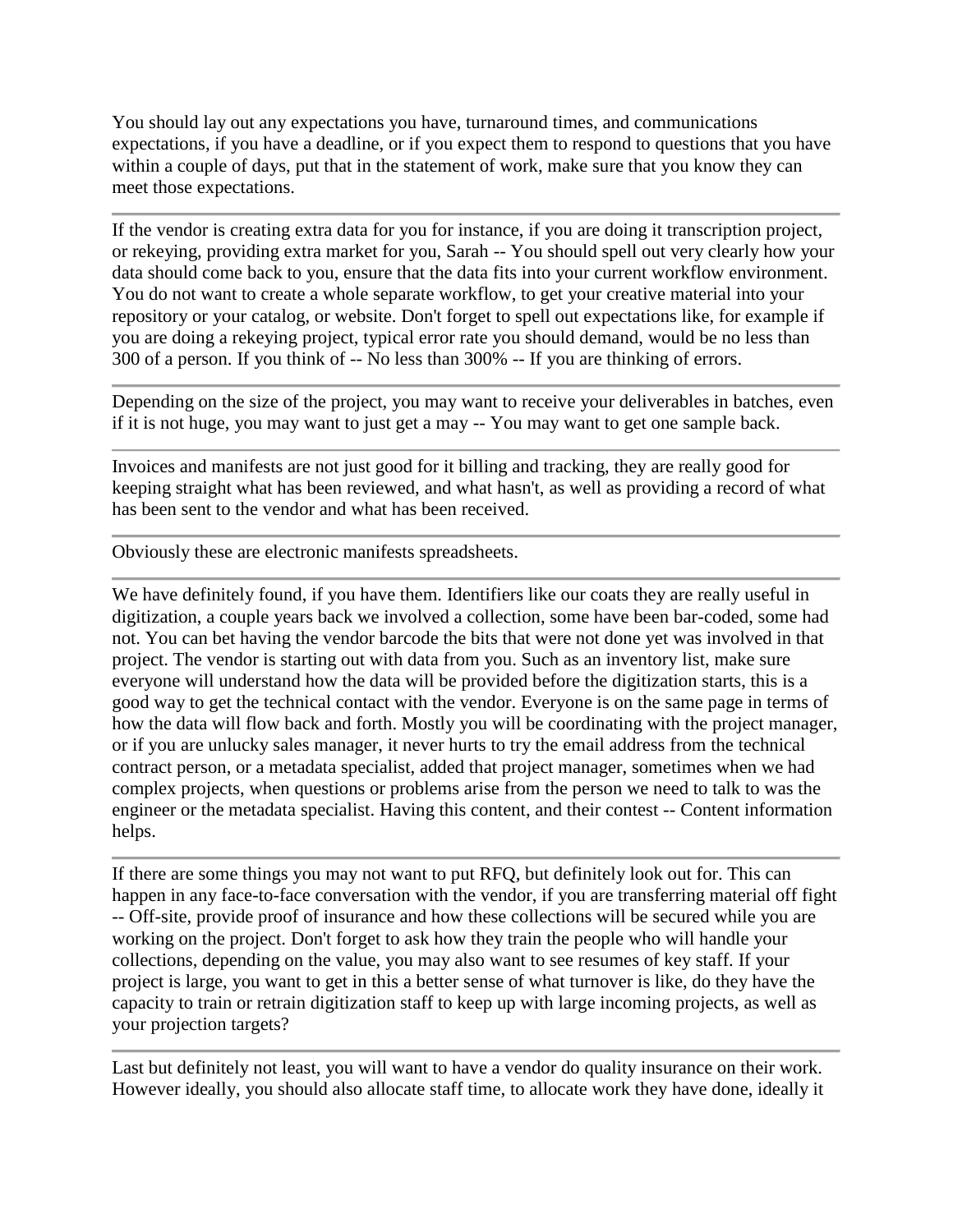is 100% review, for most of us it is not realistic. The good news. We found doing review on a statistical sampling, has been pretty indicative of the job, this slide shows the table we use, which is based on a standard for manufacturing, to help us know how many items we review out of each week's worth of material.

We also defined early on in the project, what a major error is, which would require rescan or every key, versus a minor error, sometimes they can add up to a major error, and we have insisted at least in one project, that if any shipment, fails review, in terms of how many major errors that gives, we will return the entire shipment and have the vendor do their own quality assurance, and rescan if necessary.

So there are many advantages with working with vendors, even though sometimes it seems managing your relationship with them, moving things back and forth is almost as much work as doing things in-house, it really is not. Consider your capacity by working with vendors, and hope some of this is helpful or a jumping off point for questions. Thank you for GPL for hosting. Thank you for listening.

We will take questions now anyone who participates from the audience, if you would like to ask the presenters question, feel free to chat at the bottom box at the screen, while you are presenting, I will submit a couple of questions. The first one for David. What about blank pages, wet -- Should they be obtained in the original Sarah get clicks -- In the original? --

It depends on whether you are trying to require a true facsimile, if you are trying to create a complete circuit -- Surrogate, then you should probably go ahead and scanned the plate pages before you get to the actual content, they are counted bibliographical he in the description, why that would matter is authentication, sometimes to determine which version or versions were published in printed Turco if you just -- Printed. If you just scan on the page, you may be missing some small attributions, on those pages while maybe not entirely blame, but they have the actual content that could be valuable in the future.

There was a second question?

Second question is, there is a couple of places where the spec DIV urges from the FADGI spec. - - Where the surrogates diverge from the FADGI.

You do have to make the FADGI guidelines real for your situation, any time that we put out partnership guidance like this. We do a lot of bidding entrapped form, both to the Council and our stakeholders, and our community things go up on the web for content. We do individual receiving of emails and content. The guidance documentation as is, we were actually discovering for a lot of people distributing content it was easier for their scanning operations to meet these standards, then it with great skill management. -- Grayscale management.

The color most people have is easier for people to produce than trying to manage the grayscale issues. Again for the community feedback we have received, it was easier for them to essentially deliver the uncompressed JPEG 2000 format then it was to do various compression algorithms. A lot of conversations with our community of content providers and partners and stakeholders, a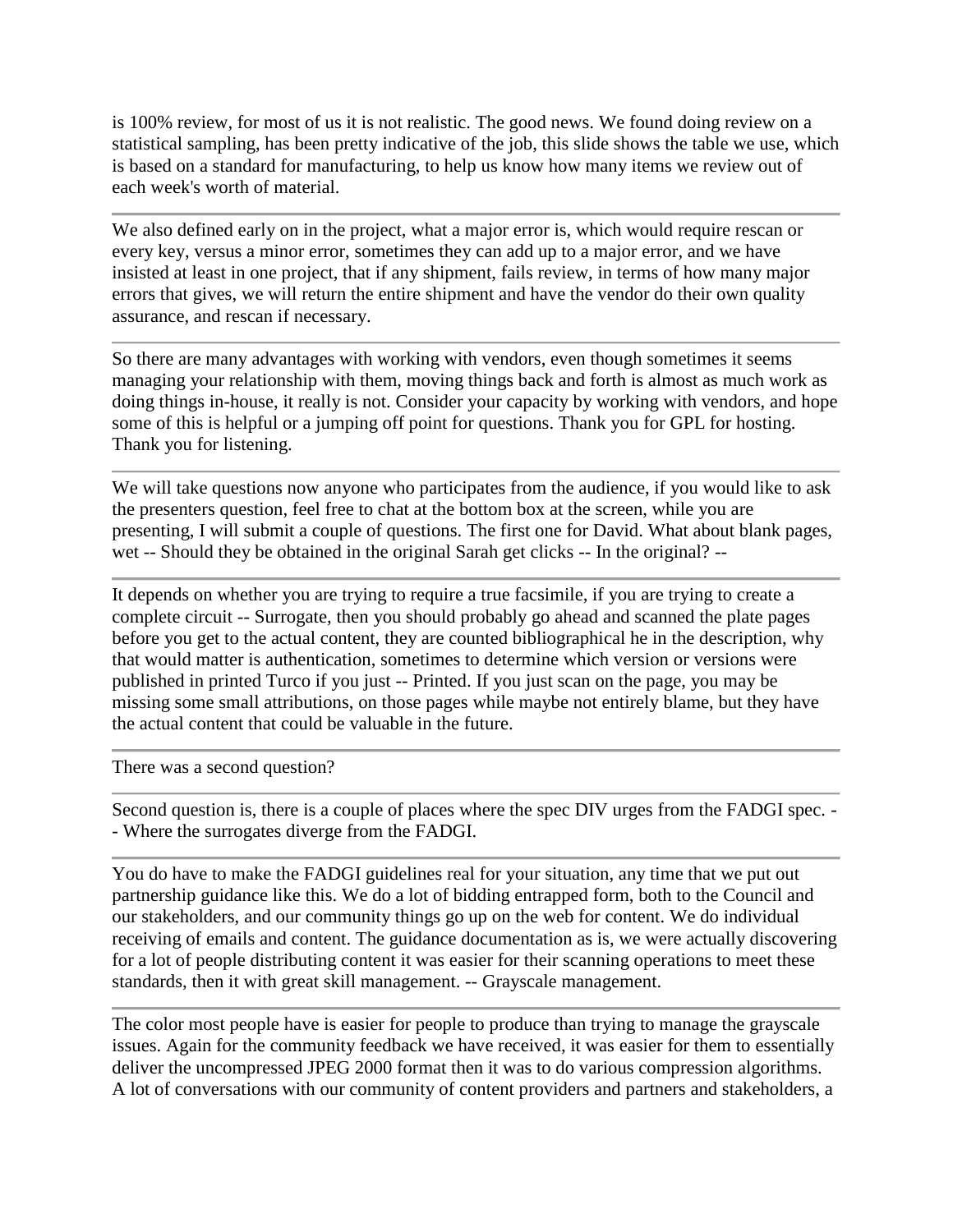lot of discussion over the past year and a half, of rolling this out, as to what they can provide. The guidance documentation is a living document, if this is changing, as we get content in, working with our partners if things change, we can change some of the guidance documentation. The guidance documentation is within FADGI to provide a framework of what is largely achievable for content going into FDsys/govinfo We have another question. What other things do you have an mapping, and what solutions do you have to make this workflow smoother?

That we have seen almost everything imaginable, that maybe something too Kerry can comment on, we were trying to provide a basic pathway as far as metadata development, that would be a mark to MARC XML transforms, a we will see this mix as well in the guidance documentation, some people cannot provide much metadata cop --, -- Whether they outsourced to another vendor or in-house, the amount of metadata they have is part of the project, if this is something they have done in the past, we work with them with whatever they created, if we can help them plan, we prefer FADGI -- The MARC XML.

We match it to either MARC XML, or the mods that we don't have a lot in a pinch, worst-case scenario. Back to Dublin core, then back up to mods, but we do not usually have to do that.

As many of you have noted, I apologize for this, when I went into the webinar, I goofed and I totally apologize my fault, this is Ashlee by the way, if you need to chat a question, chat to all panelists, everyone can see them chat, -- The chat -- I don't know if you see the questions I have, I have three more questions.

I have one more.

Go ahead and answer that one.

Incoming students in digitization newbies, what is your advice for someone just starting out in the field with what you wish to have known going into the beginning?

Personally for me I graduated from a library science program in 1995. I have had to burn the midnight oil, and trial by fire to learn about this after the fact. Digital imaging was not really a part of the library experience we were microfilming, we were doing facsimiles, book scanning at the time, where the library I was working which was photocopying onto paper, those photocopiers became scanners. The vendors would say what do you want done with this digital content come that prompted heavy investment and learning curves for me, taken a lot of classes, school for scanning at the time. Completely immersing yourself I'm sure Kerry can provide a more up-to-date perspective of her experience and she has come into the field relatively later, much later than I did.

I came in luckily for me I inherited an existing program, and I just try to refine and spruce it up a bit. I never had to actually do reformatting, folks have done that for me. But the things I keep learning all the time. All about the metadata. You will never do it just once. There was a third thing. About metadata. -- Yeah -- Most of the stuff we have done, works great now. I think I have tried to pave the way, to having things scanned more than once, even though we like a special collection, of we only handle it once. In 15 years, we will be able to do something much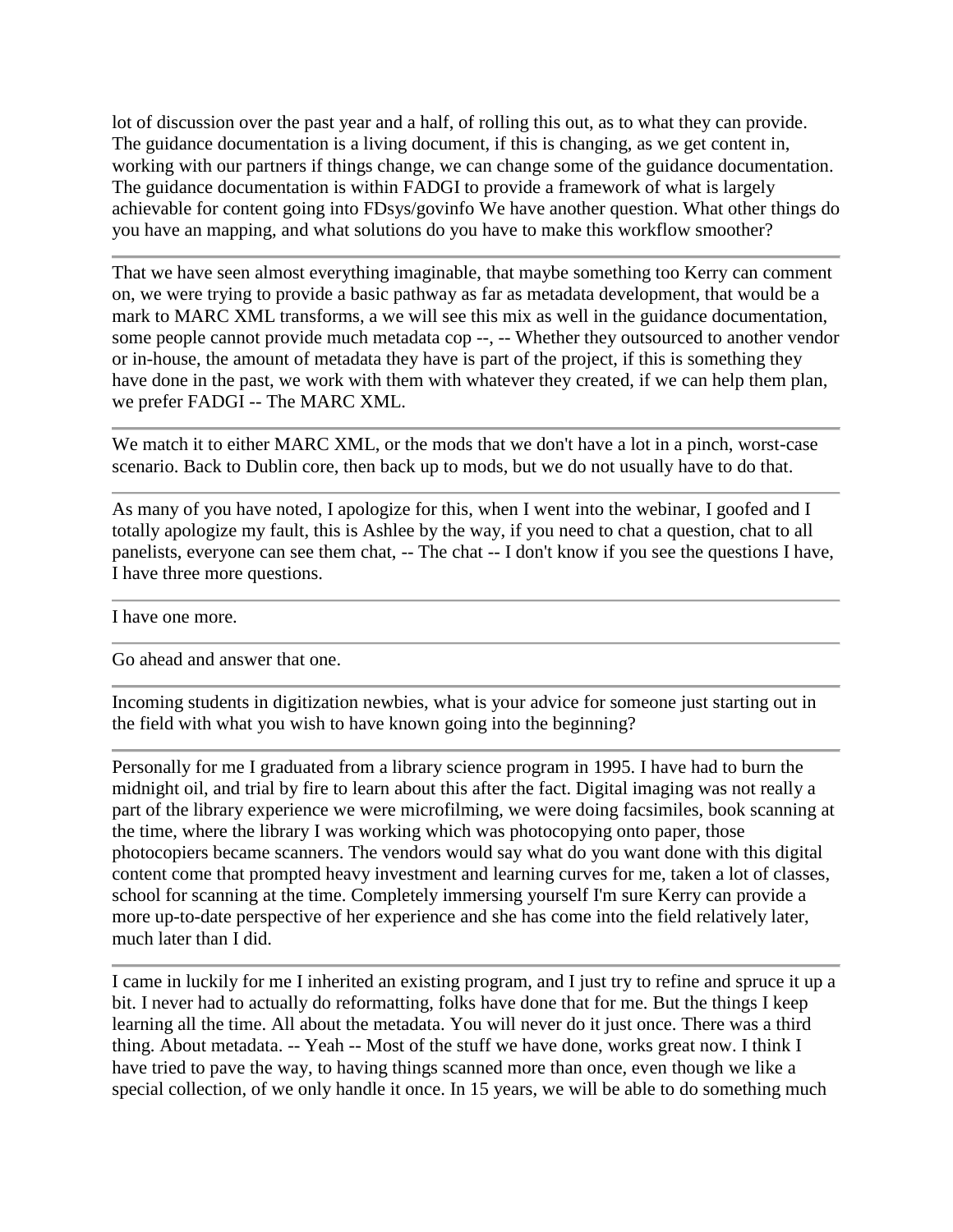better than what we can do now. This is pretty good. I always assume there is room for improvement.

I have a question from Carolyn for Kerry, can you give an example of a rekeying example that the Smith those in -- Smithsonian Library. libraries have done? -- Smithsonian Library. has done?

This is a standard in the botany world, that lays out basically a biography of all the botanists, which includes bibliographies, all the issues they have described. We have had this work, and we scanned it, from the scan we actually outsourced, because working with the OCR, it was not enough. This title was a giant database in vapor form, we wanted to get out the more database elements of that, so we had a vendor rekey it. Formatting the page heading, indicating that different parts of the page, when it was a biography entry, things like that. That was a pretty big project. I just managed to digitization part of it, and it was extremely detailed. I cannot even remember how many volumes in the series. For that series may be 4?

We sent specifications and have them sent samples, review the samples, making sure that they understood what we were recessive fine, -- We would change the statement of work ever so slightly, and it was a successful project, it was still on her old loves, on the website, you can see it is all marked up in XML.

I am interested in statistics and the proportion of content that you need to do for adequate QA, are there any other sources ice should -- Sources, I should consult for that?

We just use that one standard. It seems to work pretty well for us. That isn't to say, that we haven't after-the-fact found errors. Using the guidelines, and making up what you wanted to call a shipment.

Wheeze to do this in terms of actual shipments, now we do it in whatever we can scan in one week on shipment it is very indicative of the quality you are getting.

If you get more than a couple of errors, something is off, and you will need to check it.

This is David. Of all of the projects into choosing work. I have done in outsourcing over the years, it is human error in turning pages. I don't know if Kerry has experience that as well? Unless the document has been cut into individual pages, human beings turn pages get pages get off track things like that. We adopt 10% rules of the sample, then have the thresholds, the circuit breakers built into the contract as Kerry was talking about, a certain number not attainable.

Part of this has to be the calibration work, in house that you do to your scanning equipment to make sure that it is delivering what the specification on the screen says they are, the vendor that sold you the machine can provide calibration assistance. For a lot of people the quality assessment is basically giving all of that calibration work to ensure that you are going to get good quality out of it, and then check and balance of the sample, a random sample, or whatever you feel you need to ensure that the scanner is delivering what you are expecting. In terms of the actual content, that it has not been skipped. There are programs also, that we did not get into.